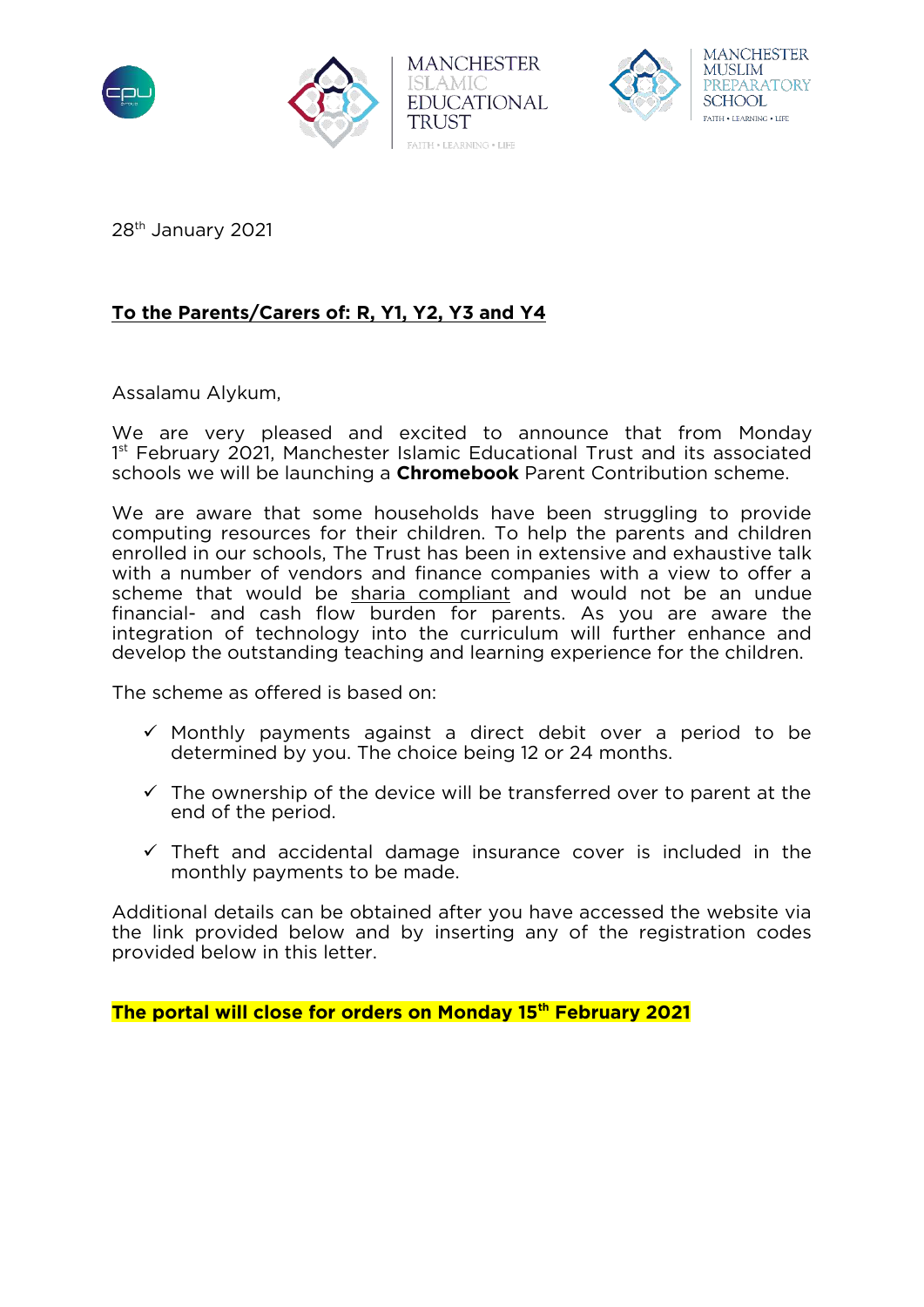





## **What are the benefits to children and parents?**

- Worry-free access to low-cost ICT.
- Seamless links between school and home learning.
- Increased access to information and the ability to work on real-life problems.
- Increased engagement and motivation from the children. Research shows that nearly all children's levels of motivation and interest are increased when ICT is used as a learning tool.
- Improved opportunities for the children to be presented with personalised activities and receive personalised responses upon which they can act more effectively.
- Improved opportunity for the children to engage with multimedia learning, e.g. create video presentations, respond in writing to a film clip or music etc.

We realise that this proposal is asking parents to make a considerable commitment, one which they have not made before. We do know, however, that parents only want the best for their children and we believe that this project could make a very significant difference to their chances of success in the long run.

The following link will take you to a secure website where you can create your order.

[Parent Portal Login | CPU Mobile Learning](https://www.cpu.co.uk/CINT/MobileLearning/selectSchool.asp)

**A registration code is provided below:** 

## **For 12 or 24 months: MIET2021**

We passionately want this project to work for the benefit of your children.

**If you have any queries, you can contact the CPU administration team** 

**by calling 0345 872 2156.** 

**Office hours are Monday to Friday, 9am until 5pm.** 

**For out of office requests please email [cpu@cpu.co.uk.](mailto:cpu@cpu.co.uk?subject=Mobile%20Learning%20Support%20Request.)** 

Wassalam

Mrs M Mohamed Mrs D. Ghafori

**Executive Head Community Community Community Community Community Community Community Community Community Community**